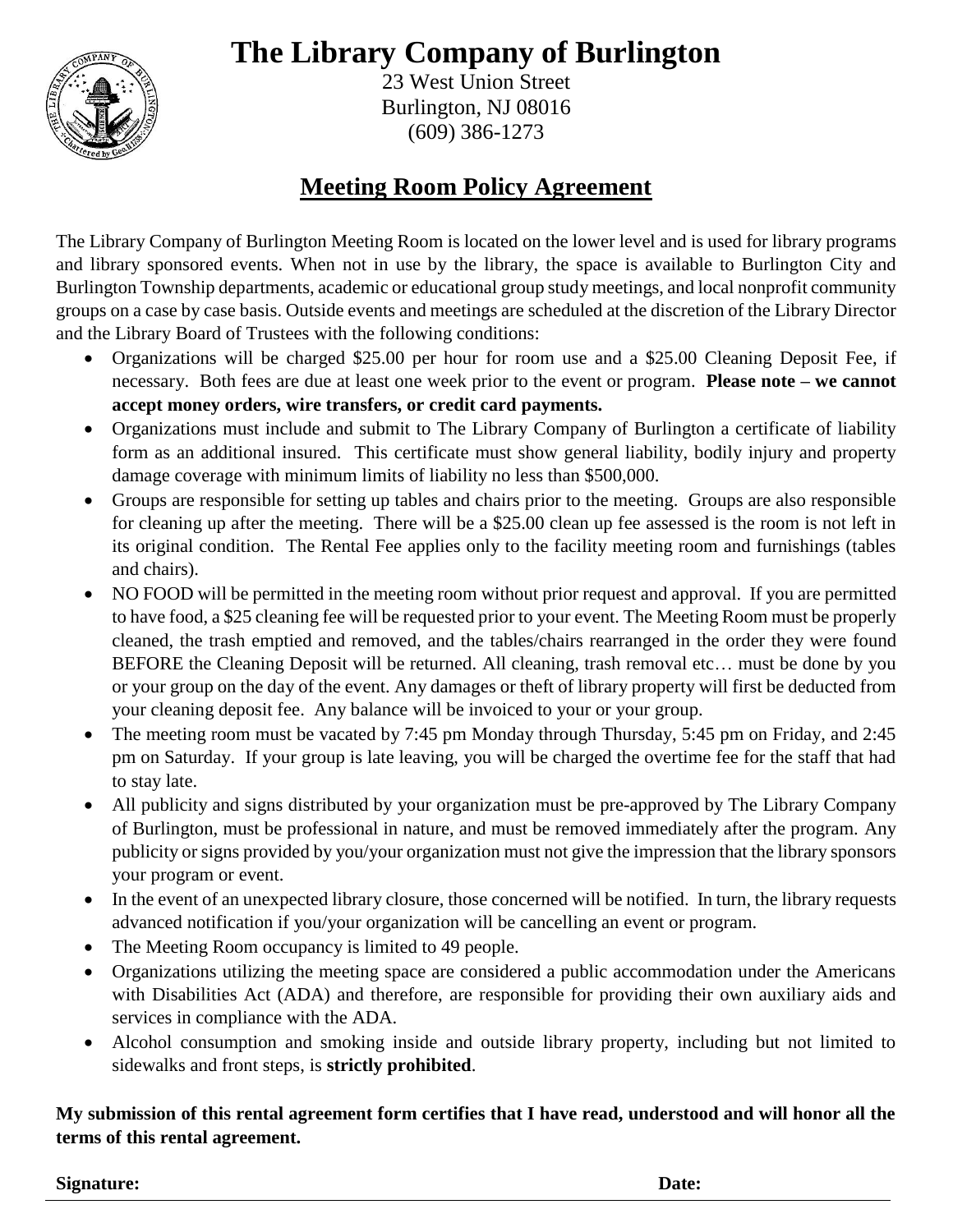## **The Library Company of Burlington**



23 West Union Street Burlington, NJ 08016 (609) 386-1273

### **Meeting Room Application**

|  | Address: Note and the contract of the contract of the contract of the contract of the contract of the contract of the contract of the contract of the contract of the contract of the contract of the contract of the contract |       |  |
|--|--------------------------------------------------------------------------------------------------------------------------------------------------------------------------------------------------------------------------------|-------|--|
|  |                                                                                                                                                                                                                                |       |  |
|  |                                                                                                                                                                                                                                |       |  |
|  |                                                                                                                                                                                                                                |       |  |
|  | Average Attendance: Date of Meeting: 2008. Average Attendance:                                                                                                                                                                 | Time: |  |

**REFRESHMENTS:** Special permission must be requested and granted. Please indicate type of refreshments to be served. Refreshments must be self-contained (not requiring heating or refrigeration) and must not interfere with library operations (no deliveries or permeating smells). The Library reserves the right to limit refreshments. The Meeting Room must be properly cleaned, trashed removed and tables/chairs rearranged.

**SPECIAL ACCOMODATION:** Organizations utilizing the meeting space are considered a public accommodation under the Americans with Disabilities Act (ADA) and therefore, are responsible for providing auxiliary aids and service in compliance with the ADA.

**RESPONSIBILITY:** By submitting this application, your or your group agrees to be responsible for and pay for all damages resulting directly or indirectly from the conduct of any person attending your meeting. Your group will not hold liable the Library Company of Burlington for any injury to persons or property caused by any person in connection with the meeting. Your group understands that the Library Company of Burlington assumes no responsibility for any property placed or used for a meeting or exhibit and that the library is released and discharged from any liability or loss, injury, or damage to persons or property sustained by reason of the meeting.

#### **I am an authorized representative of the organization listed above. I have read and agree to comply with the enclosed regulations for the use of the meeting space.**

|  | Date: the contract of the contract of the contract of the contract of the contract of the contract of the contract of the contract of the contract of the contract of the contract of the contract of the contract of the cont |  |  |  |
|--|--------------------------------------------------------------------------------------------------------------------------------------------------------------------------------------------------------------------------------|--|--|--|
|  | Approved: YES or NO                                                                                                                                                                                                            |  |  |  |